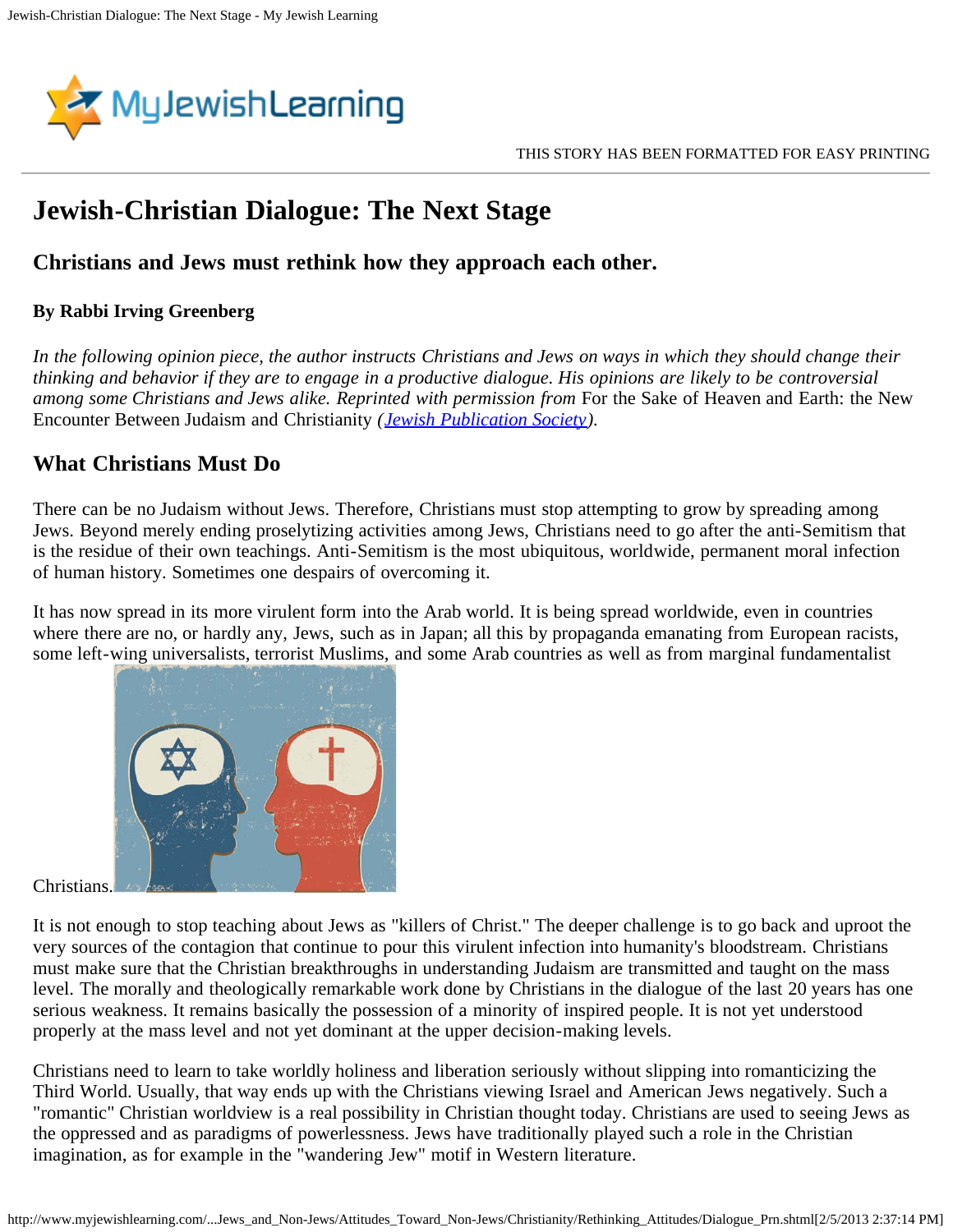What will Christianity do with Jews who have achieved power, as in Israel, or economic success, as in the United States? Will Jews now become the symbol of bourgeois wealth?

### **What Jews Must Do**

All these issues represent valid Jewish concerns after the Holocaust, but it would be self-indulgent for Jews to stop there in the dialogue. As Jews work with Christians, they will discover the ethical power of Christianity, the religious depth of its liturgical life, and the extraordinary effects of its religious models, even the models that are most remote from Jewish perception of the past 1,800 years.

In so doing, Jews will begin to discover the positive aspects of Christian "otherness." Jews will have to fight the patronizing tendency to discover Christianity as a wonderful religion only because it is so similar to Judaism. A more searching understanding of Christianity needs to be developed and articulated by the Jewish community today.

## **Toward A Jewish Theology Of Christianity**

Authentic Jews deeply rooted in their own tradition must struggle to do justice to the organic relationship of Judaism and Christianity. Jews must confront the fact that the separation and the career of Christianity--as painful, as bloody, and as ugly as it has been vis-à-vis Judaism--cannot simply be dismissed as a deviation from covenant history.

Historically, Jews have been reluctant to admit the possibility of partnership. While there is both risk (that Christian fundamentalists could abuse such recognitions to try to missionize Jews) and resistance (from Jews who fear that the minority's survival is endangered if there is greater openness and respect for the majority culture), this is a time for heroic measures to advance the cause of redemption. This has ever been the proper covenantal response to great setbacks in history.

In light of the Holocaust, Jews must develop a theology of non-Jewish religions that will articulate their full spiritual dignity. One cannot simply treat them as pale reflections of Judaism. A new theology is ethically necessary. As we learned from the Holocaust, when one treats others as having less spiritual dignity than oneself, the temptation is to stand by when they are physically in danger as well.

Theological contempt cannot be separated from human responsibility. It is hard enough to risk your life to save somebody you look up to and admire. It is almost impossible to do it for someone you think is intellectually dense or spiritually inferior. The tradition of spiritual contempt led many Christians to abandon Jews in the Holocaust. Jews who have suffered this indignity in the past must strive harder not to be guilty of similar misjudgments. "What is hateful to you, do not do to others." This is the summary of the whole Torah, according to our master Hillel.

Secondly, Jews must develop the ability to recognize the full implications of the truth that the Lord has many messengers. While it is true that Jews have always believed that there is salvation for the individual outside of Judaism, this generality does not do justice to the full spiritual dignity of others who, after all, live their lives in religious communities, and not just as inthviduais.

Finally, given human limitations and the corrupting effect of power, only the wide distribution of political, cultural, and theological power can ensure the safety of the world. A moral balance of power is the best guarantor of moral behavior. It follows that Jews need the presence of Christianity and other religions--as religions need the presence of secular movements--to prevent any one group from attaining societal domination that can lead to oppression.

Thus, the presence of many spiritual power centers will enable humanity to move toward the creation of the kingdom of God.